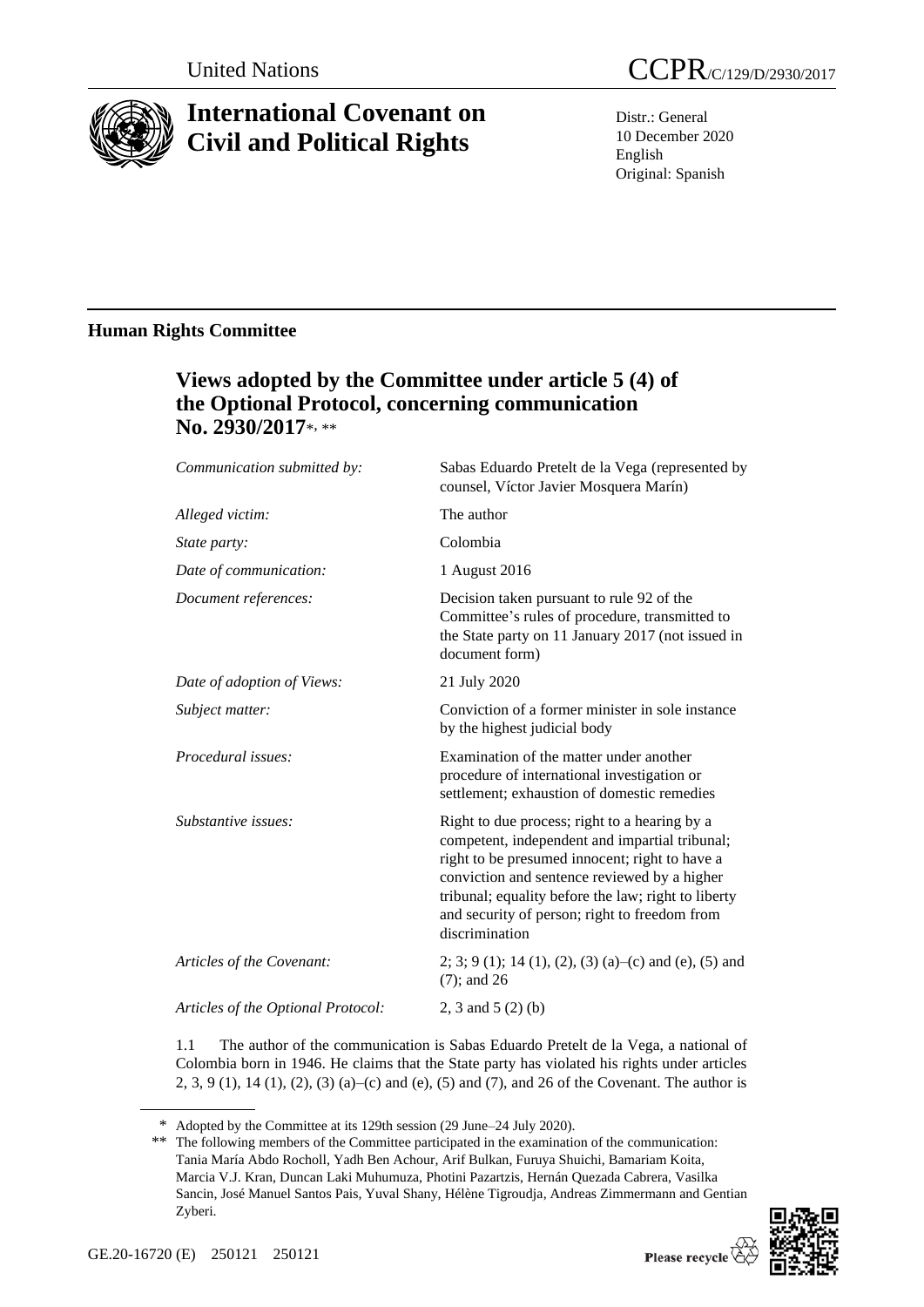represented by counsel. The Optional Protocol entered into force for the State party on 29 October 1969.

1.2 On 1 August 2016, the Committee, acting through its Special Rapporteur on new communications and interim measures, decided not to request interim measures in respect of the author under rule 94 of its rules of procedure.

## **Factual background**

2.1 Between 2002 and 2006, the author served as Minister of the Interior and Justice during the first term of President Álvaro Uribe.

2.2 On 2 to 4 June 2004, the First Committee of the House of Representatives of the Congress approved bill No.  $267<sup>1</sup>$ , which allowed for the re-election of the then President, Álvaro Uribe. On 7 June 2004, Congressman Germán Navas Talero filed a complaint of bribery with the Supreme Court<sup>2</sup> against Congresswoman Yidis Medina Padilla.<sup>3</sup> On 23 February 2005, the Supreme Court issued a refusal order and the investigation was closed.<sup>4</sup>

2.3 In March and April 2008, the press published two articles<sup>5</sup> in which Ms. Medina Padilla admitted that she had been bribed by the author and other senior officials to vote in favour of bill No. 267 of 2004 in exchange for official privileges. As a result of these articles, on 10 April 2008 the Supreme Court decided to rescind the refusal order of 23 February 2005 and initiated criminal proceedings against former Congresswoman Medina Padilla, who was eventually convicted of taking bribes, in an advanced ruling<sup>6</sup> handed down on 26 June 2008, after she confessed to having accepted a promise of payment from the author and other senior officials in exchange for voting in favour of bill No. 267, which provided for presidential reelection.<sup>7</sup>

2.4 On 23 June 2004, in response to an application for disciplinary action,<sup>8</sup> the Counsel General's Office opened an investigation into the author and then exonerated him in an administrative decision of 16 March 2009.<sup>9</sup> Subsequently, in a decision of 20 October 2010,

- 5 "Votar la reelección me mató" (Voting for re-election killed me), *El Espectador* (Bogotá), 28 March 2008, available a[t www.elespectador.com/noticias/politica/votar-reeleccion-me-mato-entrevista](http://www.elespectador.com/noticias/politica/votar-reeleccion-me-mato-entrevista-genero-el-proceso-d-articulo-555314)[genero-el-proceso-d-articulo-555314](http://www.elespectador.com/noticias/politica/votar-reeleccion-me-mato-entrevista-genero-el-proceso-d-articulo-555314) and "La historia no contada" (The untold story), *Semana* (Bogotá), 5 April 2008, available at [www.semana.com/opinion/articulo/](https://www.semana.com/opinion/articulo/) la-historia-nocontada/91968-3.
- <sup>6</sup> Record No. 173, advanced ruling in the proceedings against Yidis Medina Padilla, who, as a former member of the House of Representatives, admitted charges of bribery. In Judgment SU 1300 of 6 December 2001, the Constitutional Court held that the admission of charges amounts to a simple confession, which results in both the State and the accused making mutual concessions, as the State ceases to exercise its powers of investigation, while the accused renounces the possibility of seeing the trial through to its completion and of contesting the charge and the evidence on which it is based.
- <sup>7</sup> The ruling in question contains an analysis of the testimonies of Ms. Medina Padilla and other witnesses, who claim that the author was involved in the bribery. The author states that he was denied the opportunity to defend himself and to contest the evidence during the trial; however, there is no assessment of the author's conduct nor any attribution of responsibility in the ruling against Ms. Medina Padilla.
- The complaint concerns the alleged offers made to Ms. Medina Padilla and in the case involving Mr. Avendaño, which was closely connected to the accusations made against Ms. Medina Padilla.
- <sup>9</sup> Counsel General's Office, Decision 001-105507-04, 16 March 2009.

<sup>&</sup>lt;sup>1</sup> Se[e www.camara.gov.co/sites/default/files/2017-11/042%20REELECCION%20](https://www.camara.gov.co/sites/default/files/2017-11/042%20REELECCION) PRESIDENCIAL%20INMEDIATA.pdf.

<sup>&</sup>lt;sup>2</sup> The Supreme Court serves as the natural judge in cases involving members of Congress, who are subject to special jurisdictional arrangements, while the Attorney General serves as the natural judge in cases involving members of the executive branch.

<sup>&</sup>lt;sup>3</sup> Ms. Medina Padilla took part in the debate held by the First Committee of the House of Representatives on the constitutional reform bill that provided for presidential re-election and that allowed President Uribe to run for a second term; her vote was decisive.

<sup>4</sup> Supreme Court order of 23 February 2005: "The continual meetings that she held with various parliamentary benches and the information that she provided on the Government's various plans and programmes, including the social investment plan, are considered to form part of the political activities that fall within her remit and there is no evidence that they were or may have been outside or against the law."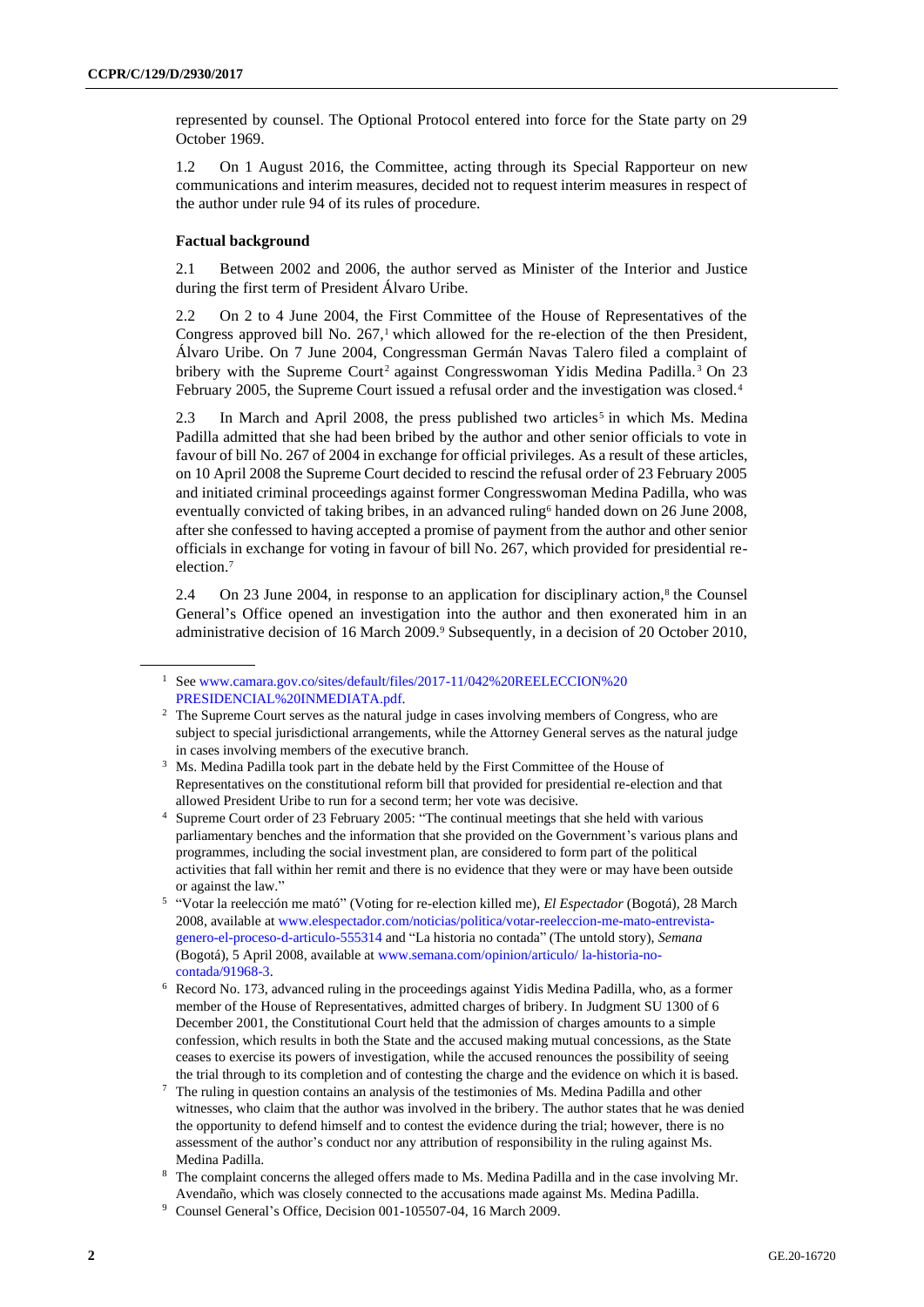the Counsel General's Office imposed on the author the administrative penalties of dismissal and 12 years' general disqualification from the exercise of public functions for having offered former Congressman Teodolino Avendaño official privileges in exchange for his voting in favour of bill No. 267. On 30 June 2016, this decision was declared null and void by the Council of State on the grounds that it was illegal and time-barred.<sup>10</sup>

2.5 On 8 May 2008, the Supreme Court sent Ms. Medina Padilla's case file to the Attorney General's Office in order that a criminal investigation might be initiated with respect to the author, if the Office considered it appropriate. On 9 May 2008, the Attorney General recused himself from the case.<sup>11</sup> On 28 May 2008, the Supreme Court accepted the Attorney General's recusal and assigned the case to the Deputy Attorney General. On 23 June 2008, the then Deputy Attorney General took over as head of the criminal investigation concerning the author<sup>12</sup> and other senior officials.

2.6 On 19 January 2011, the Deputy Attorney General<sup>13</sup> in turn recused himself from the case. On 6 April 2011, the Supreme Court accepted his recusal <sup>14</sup> and ordered the new Attorney General to continue with the proceedings. On 29 July 2011, the Supreme Court declared null and void the indictment that had been issued with respect to the author by the Deputy Attorney General.<sup>15</sup> Then, on 23 August 2011, the Attorney General declared null and void all measures taken since the end of the investigation, including the indictment, on the grounds that the Deputy Attorney General did not have the authority to make such a decision.<sup>16</sup>

2.7 On 7 February 2012, the then Attorney General delegated the investigation, prosecution and participation in the trial to Prosecutor No. 6 assigned to the Supreme Court, in accordance with Legislative Act No. 06 of 24 November 2011.<sup>17</sup>

<sup>&</sup>lt;sup>10</sup> Council of State, Administrative Litigation Division, Second Section, Subsection A, File No. 0583-11, Decision, 30 June 2016. According to information provided by the author, the Counsel General was placed under disciplinary investigation and threatened with dismissal by the Supreme Court for having exonerated the author of the alleged offence. In the face of this pressure, the Counsel General decided to punish the author with 12 years' disqualification for allegedly having offered to connect people recommended by former Congressman Avendaño to people within the Government, in exchange for the Congressman absenting himself from the session held by the First Committee of the House of Representatives on 3 June 2004, in order to ensure that the bill allowing for the re-election of former President Álvaro Uribe would be passed.

<sup>&</sup>lt;sup>11</sup> Attorney General's Office, Sole Instance 0031, Indictment, 13 May 2010. Subject matter: Refusal to declare invalid and decision to prosecute. The case was assigned to Guillermo Mendoza Diago, the Deputy Attorney General, after the then Attorney General, Mario Iguarán Arana, recused himself on the grounds that he had been the Deputy Minister of Justice while the author had been the Minister of Justice. At the time of the indictment, Mr. Mendoza was serving as the Attorney General and the position of Deputy Attorney General was held by Fernando Pareja, who issued the indictment confirming that there was enough evidence to prosecute on 13 May 2010.

<sup>&</sup>lt;sup>12</sup> He took over the investigation concerning the author on 23 June 2008 and the investigation concerning Echeverri and other officials on 19 August 2008. The proceedings were consolidated by a decision of 28 August 2012.

<sup>&</sup>lt;sup>13</sup> Juan Carlos Forero Ramírez, Deputy to Attorney General Viviane Morales.

<sup>&</sup>lt;sup>14</sup> The then Deputy Attorney General stated that he had issued a professional opinion on the matter and that the aforementioned official had influenced his judgment, thus undermining the impartiality that should have governed his actions as a representative of an investigating body. See also the decision of 29 July 2011 of the Criminal Cassation Chamber of the Supreme Court, contained in record No. 268.

<sup>15</sup> Supreme Court, Record No. 268, Decision, 29 July 2011.

<sup>&</sup>lt;sup>16</sup> At the pretrial hearing of the author's case that was held on 29 July 2011, the Supreme Court declared null and void the proceedings that had taken place since the author's indictment, on the basis that the then Deputy Attorney General lacked jurisdiction because the grounds on which he had been granted jurisdiction had ceased to apply when the role of Attorney General had been taken over by someone who was not precluded from handling the case.

<sup>&</sup>lt;sup>17</sup> Legislative Act No. 06 of 24 November 2011, which amended articles 251 and 235 of the Constitution, gave the Attorney General the power to delegate to the Deputy Attorney General and to the prosecutors assigned to the Supreme Court the investigation and prosecution of cases involving persons subject to special jurisdictional arrangements under the Constitution that fall within his or her jurisdiction.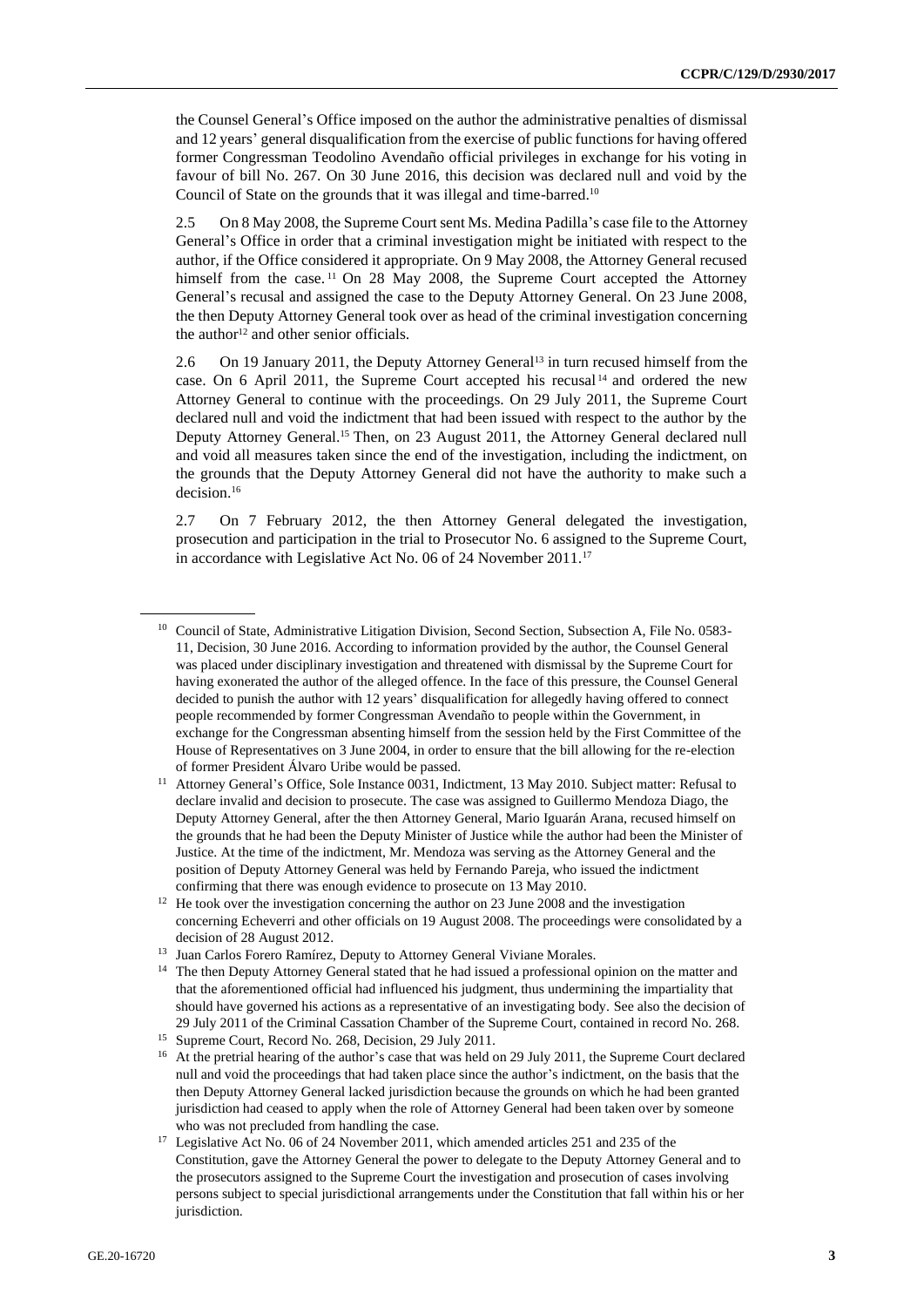2.8 On 6 March 2012, Prosecutor No. 6 reconfirmed that there was enough evidence to prosecute and charged the author with the single offence of having given or offered a bribe, noting as aggravating circumstances the fact that he had been the Minister of the Interior and Justice<sup>18</sup> and that he had been a joint participant in the offence,<sup>19</sup> and as a mitigating circumstance the fact that he had no criminal record.<sup>20</sup> The case was then referred to the Supreme Court for trial.

2.9 A hearing was held on 7 December 2012, during which Prosecutor No. 6 expressed concern about a possible conflict of interest involving the author's defence lawyer, as she was being investigated in connection with the same facts in separate proceedings and was being put forward as a witness in the author's trial. On 9 December 2012, the author's defence lawyer resigned.<sup>21</sup>

2.10 On 5 July 2013, the author filed a petition for *amparo* with the Criminal Cassation Chamber of the Supreme Court and the Attorney General's Office, invoking his right to due process and his right to be investigated and prosecuted by the competent authority in accordance with the laws in force at the time of the events. On 21 May 2015, the Constitutional Court rejected his petition,<sup>22</sup> arguing that it had not been shown that the alleged irregularity had been brought to the attention of the authority concerned within the appropriate procedural time frame.<sup>23</sup>

2.11 On 15 April 2015, the Criminal Cassation Chamber of the Supreme Court, ruling in sole instance, declared the author criminally responsible as "co-perpetrator of a series of offences of a single type, consisting of giving or offering a bribe" and sentenced him to 80 months' imprisonment, a fine of 167 times the statutory minimum monthly wage and 112 months' disqualification from the exercise of public rights and duties.

2.12 The author claims that domestic remedies have been exhausted because his conviction in sole instance by the Criminal Chamber of the Supreme Court<sup>24</sup> cannot be appealed, as the judgment itself states.<sup>25</sup> He also reports that, on 4 September 2015, he filed a petition for *amparo* on the grounds that the conviction constituted a violation of his right to due process and his right to be presumed innocent.<sup>26</sup> On 17 September, the Civil Cassation Chamber of the Supreme Court rejected his petition.<sup>27</sup> He challenged this decision on 23 September 2015 and his petition was rejected again on 9 November 2015 by the Labour Chamber of the Supreme Court.

2.13 In addition, the author notes that in a judgment of 29 October 2014, the Constitutional Court urged the Congress to introduce comprehensive legislation establishing the right to challenge all convictions, within one year of notification of the judgment. If the Congress did not do so, it would be understood that all convictions could be challenged before the authority that was functionally or hierarchically superior to the one that had handed down the sentence. On 25 April 2016, this potential legal consequence became a reality, as the stipulated time

<sup>18</sup> Criminal Code, art. 58 (9).

<sup>19</sup> Criminal Code, art. 58 (10).

 $20$  Criminal Code, art. 55 (1).

<sup>&</sup>lt;sup>21</sup> The author provides an audio recording of the hearing. The recording makes it clear that the Supreme Court recommended that the author should take a few days to consider what was in his best interests, but the lawyer was never technically prevented from defending the author. Nevertheless, the author claims that he was prevented from being defended continuously by a trusted lawyer.

<sup>22</sup> Constitutional Court, Judgment SU-279, 21 May 2015.

<sup>23</sup> Constitutional Court, Judgment SU297/15, 21 May 2015.

<sup>&</sup>lt;sup>24</sup> Article 235 (4) of the Constitution stipulates that: "The functions of the Supreme Court include trying … cabinet ministers for any offences with which they are charged." This means that the author is subject to special jurisdictional arrangements under the Constitution. Similarly, article 32 (6) of the Code of Criminal Procedure (Act No. 906 of 2004) stipulates that: "The Criminal Cassation Chamber of the Supreme Court is responsible for: … trying the officials mentioned in article 235 (4) of the Constitution."

<sup>25</sup> Judgment SP4250-2015, 15 April 2015, operative paragraph 11, p. 319.

<sup>&</sup>lt;sup>26</sup> In accordance with article 86 of the Constitution, which reads as follows: "The decision, which shall be immediately enforceable, may be challenged before the competent judge, who shall in each case refer the matter to the Constitutional Court for possible review."

<sup>27</sup> Supreme Court, Civil Cassation Chamber, STC12624-2015, 17 September 2015.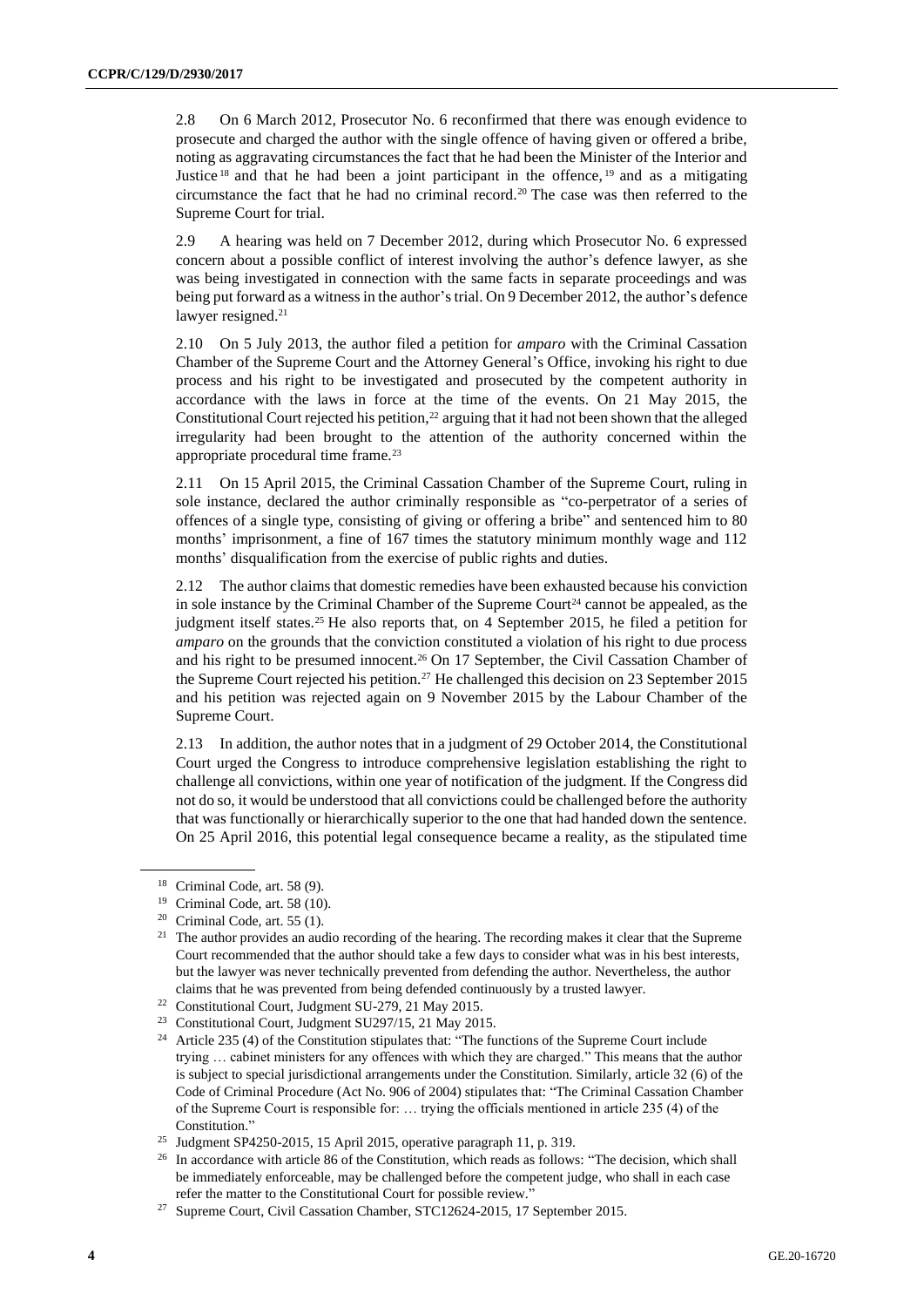period elapsed and the Congress had not complied with the Constitutional Court's order. On 28 April 2016, in press release No. 08/16, the Supreme Court emphasized that the consequence arising from the Constitutional Court's ruling was "unfeasible", since, as the highest ordinary court and a "unifying court" (*órgano de cierre*), it was unable to establish a hierarchically superior authority that would review the judgments of its specialized chambers. On the same day, the Constitutional Court handed down Unifying Judgment SU215/16, which established that the right to challenge convictions handed down in sole instance would apply only to cases that had been tried on or after 24 April 2016. On 18 May 2016, the Criminal Cassation Chamber of the Supreme Court declared the author's appeal against his conviction of 15 April 2015<sup>28</sup> to be inadmissible, based on the argument set out in the press release.

## **The complaint**

3.1 The author claims to be a victim of violations of his rights under articles 2, 3, 9, 14 and 26 of the Covenant.

3.2 The author claims that the State party has failed to meet its obligations under articles 2 and 3 of the Covenant, since, on account of his status as a senior official, it has not ensured but rather obstructed and prevented effective access to the rights enshrined in the Covenant, especially the right established in article 14 (5).

3.3 Regarding the violation of article 9, the author claims that his freedom was restricted on the basis of a criminal conviction that does not meet the minimum requirements established in article 14 of the Covenant. The author notes, in particular, that this right was violated because he was not granted effective access to house arrest, even though he was entitled to this privilege under domestic law.<sup>29</sup>

3.4 The author claims that during the proceedings against him, he was at a legal disadvantage because the investigation and prosecution of his case was delegated to an official without jurisdiction, as a result of the application of a law that had been passed after the commission of the alleged acts. He also maintains that his right to be heard by a competent court, under article 14 (1) of the Covenant, was violated because the only person who had the authority under domestic law to conduct the criminal investigation and prosecution was the Attorney General. Yet, the Attorney General delegated this authority to a subordinate. The author claims, in addition, that he was not allowed to be tried individually and that his right to a fair trial was therefore restricted, in violation of article 14 (1).

3.5 The author considers that the State party violated his right to be heard by an independent and impartial tribunal, firstly, because the judges who tried him influenced the decision as to which prosecutor would be in charge of the criminal investigation <sup>30</sup> and secondly, because the judges allowed themselves to be swayed by personal biases and had preconceived ideas about the case. The author claims that the independence of the court was compromised by the fact that the judges referred to the political implications of their decisions in the judgment. He also notes that the reporting judge had served as an adviser to one of the judges who had convicted Ms. Medina Padilla and that Prosecutor No. 6 ended up serving as an assistant judge under one of the judges who tried him. The author claims that the judges who took part as trial judges had already expressed their opinion on the case.

<sup>28</sup> Supreme Court, Criminal Cassation Chamber, File No. 39156, 18 May 2016.

<sup>&</sup>lt;sup>29</sup> According to the provisions of article 38 of the Criminal Code (Act No. 599 of 2000), which were in force at the time when the acts were committed:

<sup>&</sup>quot;The prison sentence shall be served in the place of residence or home of the convicted person or, failing that, in a place decided upon by the judge, provided that the following conditions are met: (1) The sentence is imposed for punishable conduct for which the minimum penalty established by law does not exceed 5 years' imprisonment; (2) The convicted person's conduct in the personal, work, family or social spheres allows the judge to conclude, on the basis of serious and valid reasons, that he or she will not place the community in danger or avoid serving the sentence."

<sup>&</sup>lt;sup>30</sup> The author notes that in October 2015, several Colombian media outlets released recordings showing that the decision to appoint the Deputy Attorney General rather than an ad hoc prosecutor was made more for political convenience than for legal reasons, in order to allow for the conviction of the senior officials under investigation.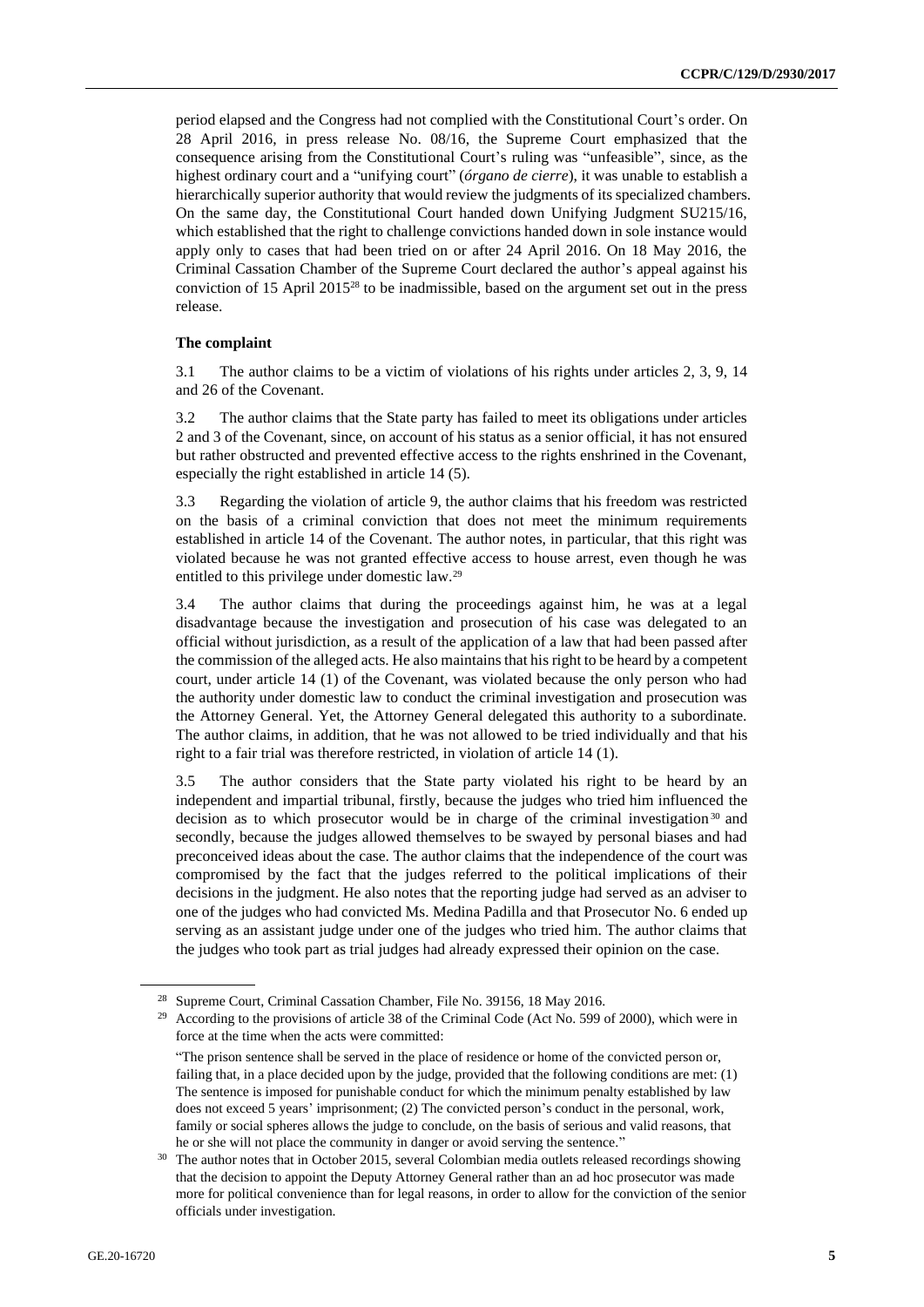3.6 The author considers that his right to be presumed innocent, under article 14 (2), was violated because he was presumed guilty throughout the judicial proceedings, since the conviction of Ms. Medina Padilla implied that he too would be convicted, as demonstrated by the fact that most of the evidence was transferred from other judicial proceedings.

3.7 The author claims that the guarantees set out in article 14 (3) were not observed, on the grounds that: (a) he and the other senior officials accused by Ms. Medina Padilla<sup>31</sup> were not given the opportunity to testify at her trial and to counter the allegations made against them, nor were they allowed to contest the evidence that had been transferred from other trials;<sup>32</sup> (b) his new lawyer<sup>33</sup> was not given enough time to look into the case; and (c) he had to deal with the fact that the criminal investigation and the proceedings lasted for almost seven years, as there was an undue delay between the formal charging and the start of the trial.

3.8 The author maintains that the State party violated his right to have his conviction reviewed by a higher tribunal, which is enshrined in article 14 (5), because the State party's domestic legislation stipulates that the Supreme Court is responsible for hearing and ruling on such cases in sole instance, and its rulings cannot be appealed.<sup>34</sup>

3.9 Lastly, the author alleges that the double jeopardy rule established in article 14 (7) was violated because the decision handed down in the disciplinary proceedings conducted by the Counsel General's Office was not taken into account.

3.10 With regard to article 26, the author notes that the State party discriminated against him throughout the proceedings, especially by restricting his right to challenge his conviction before a higher court.

# **State party's observations on admissibility**

4.1 In its comments of 20 February 2017, the State party notes that the communication is inadmissible under article 5 (2) of the Optional Protocol because the matter has already been examined under another procedure of international investigation or settlement.

4.2 The State party reports that it received two notes verbales – G/SO 215/1 COL 222 of 22 September 2015 and G/SO 215/1 COL 222 of 22 May 2016 – from the Human Rights Council relating to communications submitted by the Centro Democrático (Democratic Centre) party in respect of Colombia, alleging persecution of the party and its members; some of the allegations specifically concerned the author of the present communication. In note verbale G/SO 215/1 COL 222 of 22 August 2016, the Human Rights Council accepted the State party's comments on the allegations made by the Centro Democrático party and its members, and declared that the allegations seemed to be politically motivated.

<sup>&</sup>lt;sup>31</sup> The author explains that Ms. Medina Padilla admitted to and was convicted of an offence that inevitably involved an active participant and a passive participant; the first was criminally responsible for offering or giving the bribe and the second for accepting it. He also states that in the judgment concerning Ms. Medina Padilla, the senior government officials in question were held directly criminally responsible by the court.

<sup>32</sup> Supreme Court, Decision, 19 April 2013, p. 17:

In the procedure provided for in Act No. 600 of 2000, unlike the oral accusatorial procedure provided for in Act No. 906 of 2004, the principle of the preservation of evidence prevails, which means that the process of collecting evidence for the trial should not be viewed as an opportunity to repeat the process of investigation but rather as an opportunity to gather new or additional evidence that the parties did not have the chance to submit during the investigation or that they have not yet contested as they are entitled to do. With that in mind, the Chamber considered the requests made in this regard by the various persons involved in the proceedings.

Supreme Court, Decision, 19 April 2013, p. 52: "[The author] claims that it is the witness who states or confirms whether the Public Prosecution Service has made the correct assessment, whereas it is for the defence counsel and the Court to do so."

<sup>&</sup>lt;sup>33</sup> The author claims that his trusted lawyer was forced to resign as a result of false accusations and vetoes by the Public Prosecution Service and the Supreme Court. See para. 2.9.

<sup>34</sup> Judgment SP4250-2015, 15 April 2015.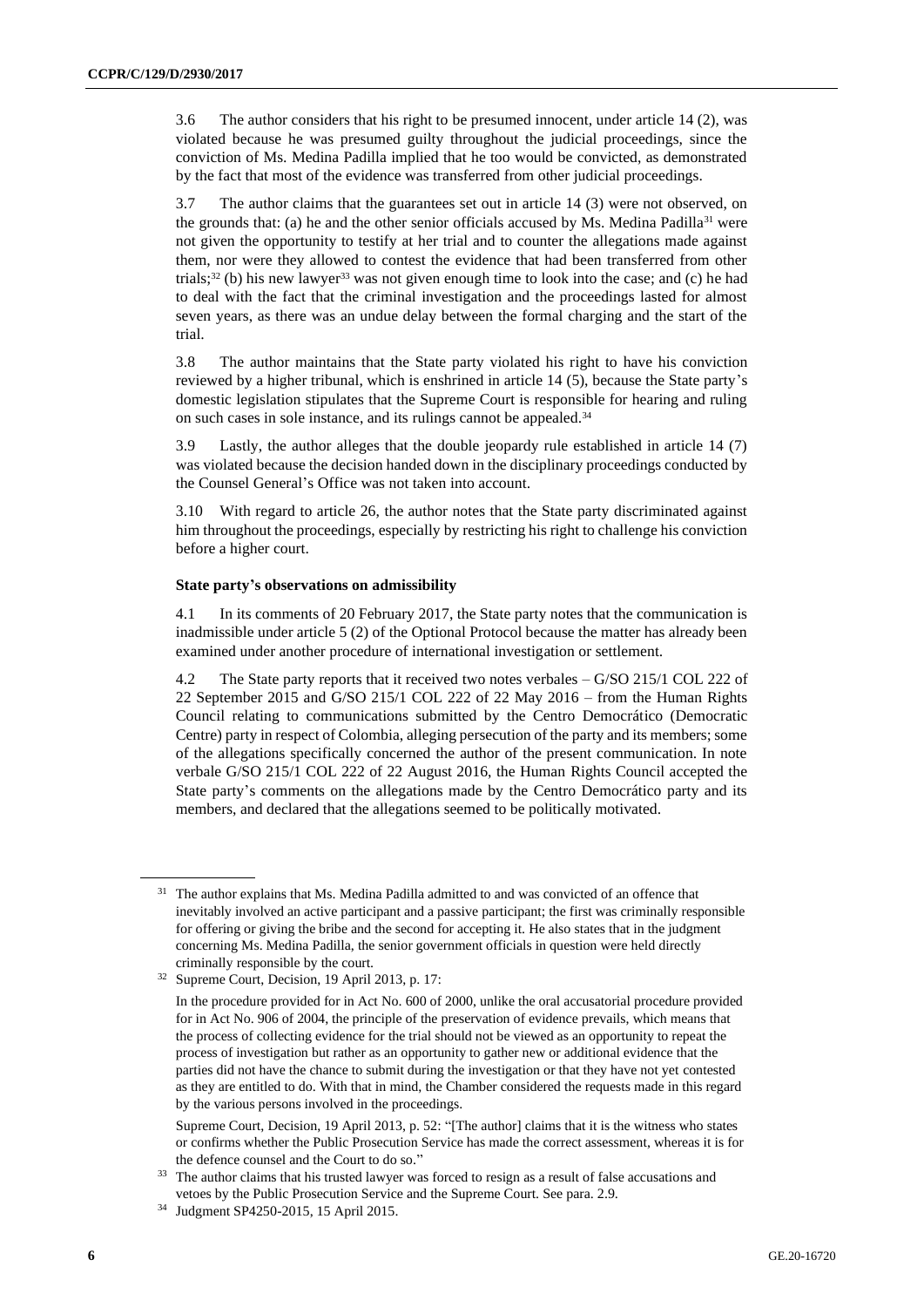4.3 The State party also notes that the author has not exhausted the available domestic remedies. On 15 April 2015, the nine judges of the Criminal Cassation Chamber of the Supreme Court declared the author criminally responsible as co-perpetrator of a series of offences of a single type, consisting of giving or offering a bribe. As a civil servant subject to special jurisdictional arrangements under the Constitution, the author was sentenced in sole instance; however, he has not exhausted all the available remedies because, although in his case there can be no appeal to a court of second instance, he can nevertheless apply for the judgment to be reviewed, as stipulated in the Code of Criminal Procedure.<sup>35</sup>

4.4 The State party also argues that the Constitutional Court itself has emphasized that: "In the criminal law tradition, review proceedings were designed as a means of protecting the fundamental rights of convicted persons, in view of the nature of the interests that are at stake in this area, particularly the right to personal liberty."<sup>36</sup>

#### **Author's comments on the State party's observations on admissibility**

5.1 In his submissions of 27 March and 12 June 2017, the author states that his communication meets the admissibility criteria set out in the Optional Protocol and reiterates the allegations made in his initial submission.

5.2 In response to the State party's arguments concerning inadmissibility, the author notes that the Human Rights Council does not hear disputes and its actions are not binding; the procedure in question therefore cannot be considered an international remedy that has been exhausted. The Human Rights Council, the Special Rapporteurs and the United Nations working groups are not considered quasi-judicial international bodies; their procedures therefore cannot be invoked as grounds for inadmissibility.<sup>37</sup>

5.3 The author reiterates his allegations that the criminal proceedings against him constituted a violation of article 14 (5) of the Covenant. The remedies mentioned by the State party do not provide for a substantive review of the conviction and sentence. The author notes that the law on criminal procedure invoked by the State party<sup>38</sup> is not the law that was applied in his case.<sup>39</sup> Judicial reviews are an extraordinary remedy and, as such, do not provide for decisions to be challenged during the trial but rather only once the trial is over and new evidence is identified, there is a change in case law, or some other new point comes to light that justifies a review of the deliberations but does not constitute a challenge to definitive judgments already handed down. Moreover, reviews of this kind are conducted by the same court that handed down the ruling in sole instance; they therefore cannot be considered an appropriate remedy.

5.4 The author points out that the Supreme Court's judgment itself states that "no appeal is possible". Consequently, there is no appropriate and effective remedy that provides for a review of the conviction and sentence that were handed down by the Court in sole instance. The remedy mentioned by the State party is neither appropriate nor effective. The author reiterates that the rules governing the trial of senior officials subject to special jurisdictional arrangements by the Supreme Court in sole instance, which exclude the possibility of the conviction and sentence being reviewed by a higher court, violate article 26 of the Covenant by denying this right to certain public officials.

<sup>35</sup> Article 32 of the Code of Criminal Procedure (Act No. 906 of 2004) reads as follows: "Supreme Court. The Criminal Cassation Chamber of the Supreme Court is responsible for: … (2) Conducting reviews of executory judgments and rulings preventing further investigation that have been handed down in sole instance or at second instance by this body or by the courts."

<sup>36</sup> Constitutional Court, Judgment C 979/05.

<sup>&</sup>lt;sup>37</sup> The Human Rights Committee has established that it may examine communications that have been submitted to other quasi-judicial bodies, provided that they have not been considered on the merits by those bodies. The author refers to *Achabal Puertas v. Spain* (CCPR/C/107/D/1945/2010), *Laureano Atachahua v. Peru* (CCPR/C/56/D/540/1993) and *Tharu et al. v. Nepal* (CCPR/C/114/D/2038/2011), para. 9.2.

<sup>38</sup> Act No. 906 of 2004.

<sup>39</sup> Act No. 600 of 2000.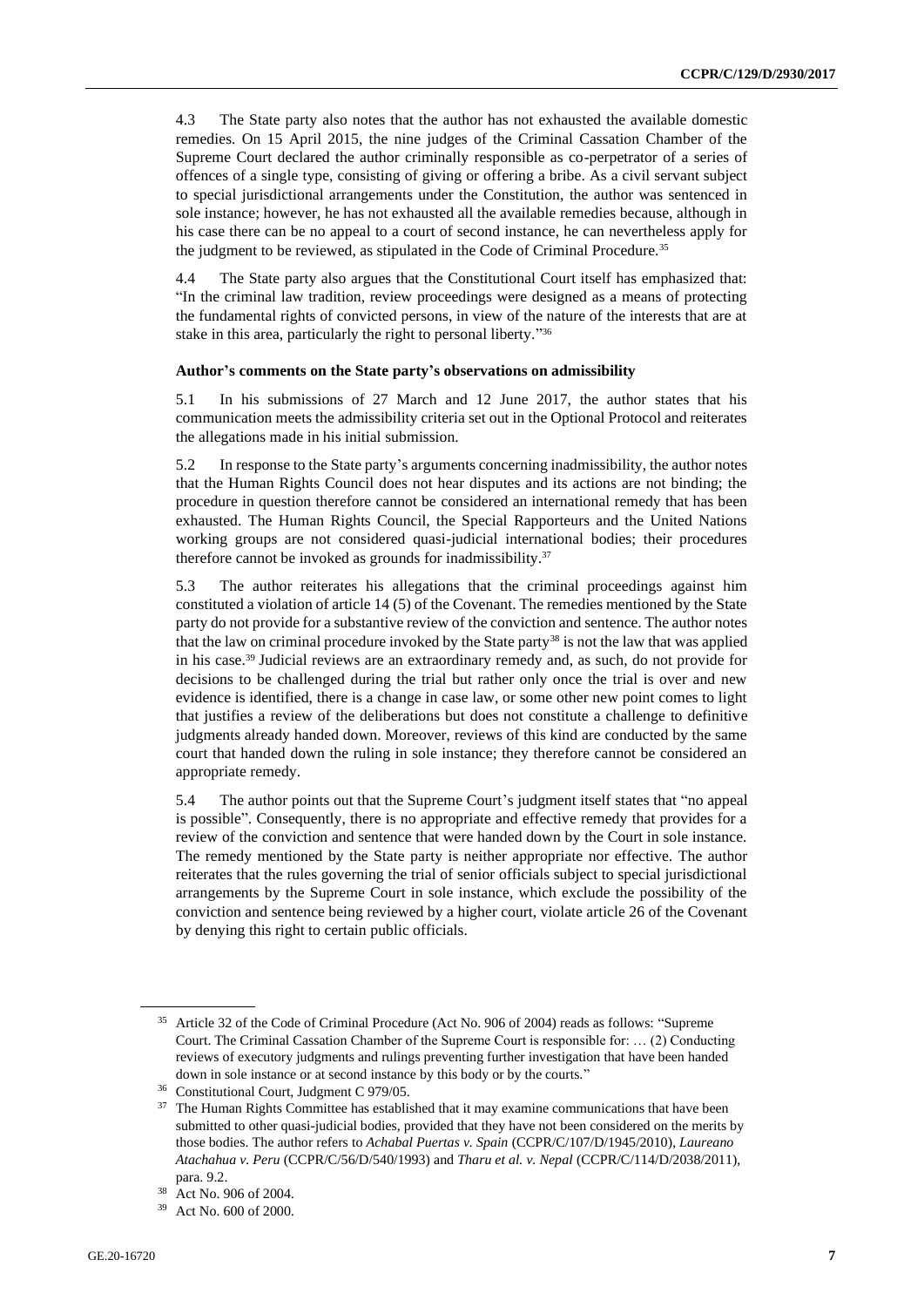### **Issues and proceedings before the Committee**

### *Consideration of admissibility*

6.1 Before considering any claim contained in a communication, the Committee must decide, in accordance with rule 97 of its rules of procedure, whether the communication is admissible under the Optional Protocol.

6.2 The Committee notes the State party's argument that the Human Rights Council accepted the State party's comments on the allegations made by the Centro Democrático party and its members, and declared that the allegations seemed to be politically motivated. The Committee also notes the author's argument that, since the Human Rights Council does not hear disputes and its actions are not binding, the procedure in question cannot be considered an international remedy that has been exhausted. The Committee notes that the Human Rights Council is not a body that adjudicates cases or settles disputes within the meaning of article 5 (2) (a) of the Optional Protocol and that, in any case, the procedure in question has reportedly been concluded.<sup>40</sup> The Committee therefore concludes that there is no obstacle to the admissibility of the communication under article 5 (2) (a).

6.3 The Committee notes the State party's argument that the author has not exhausted all the available domestic remedies because he could have challenged the Supreme Court's conviction of 15 April 2015 by requesting a judicial review. The Committee also notes the author's claims that this remedy was neither appropriate nor effective and that the Supreme Court's judgment itself stated that "no appeal" was possible. The Committee notes that the State party has not explained how the remedies mentioned in its observations would be effective in the author's case, in other words, how they would allow for a review of his conviction and sentence.<sup>41</sup> Consequently, the Committee considers that the requirements set out in article 5 (2) (b) of the Optional Protocol have been met.

6.4 The Committee notes that the author alleges violations of articles 2, 3 and 26 of the Covenant but fails to put forward any arguments that would demonstrate how he was treated differently from other persons in similar situations; it therefore declares these claims inadmissible under article 2 of the Optional Protocol for lack of substantiation.

6.5 The Committee notes the author's claims under article 9 of the Covenant that his freedom was restricted; that he was forced to serve a sentence that was arbitrary because both the classification of the offence and the penalty imposed were inappropriate; and that he was not granted effective access to house arrest despite being entitled to this privilege as a former senior official. However, the Committee notes that these claims were presented in general terms, without sufficient justification. The Committee therefore concludes that the author has not sufficiently substantiated these claims for the purposes of admissibility and declares them inadmissible under article 2 of the Optional Protocol.

6.6 The Committee notes the author's allegations that the State party violated his right to equality before the courts and before the law and his right to a fair trial, under article 14 (1) of the Covenant, since there was no equality of arms; that a law passed after the fact was applied, which led to a violation of his right to the natural judge as he was charged by a prosecutor without jurisdiction; that the judges who tried him had already formed an opinion on his case; and that the prosecutor who charged him ended up being his judge. The Committee also notes the State party's arguments that the proceedings against the author were the type of criminal proceedings that are brought against senior officials subject to special jurisdictional arrangements; that there are no grounds on which the authority or impartiality of the Supreme Court may be questioned; and that the charges were brought by the competent prosecutor. The Committee notes that the author has not explained how his right to equality before the courts was violated or how the appointment of the prosecutor in question resulted in a violation of his right to be heard by a competent, independent and impartial tribunal, bearing in mind that he could have brought those facts to the attention of the courts. In view of the foregoing, the Committee concludes that the author has not

<sup>40</sup> *Moreno de Castillo v. Bolivarian Republic of Venezuela* (CCPR/C/121/D/2610/2015), para. 8.3.

<sup>&</sup>lt;sup>41</sup> See general comment No. 32 (2007) on the right to equality before courts and tribunals and to a fair trial, para. 48.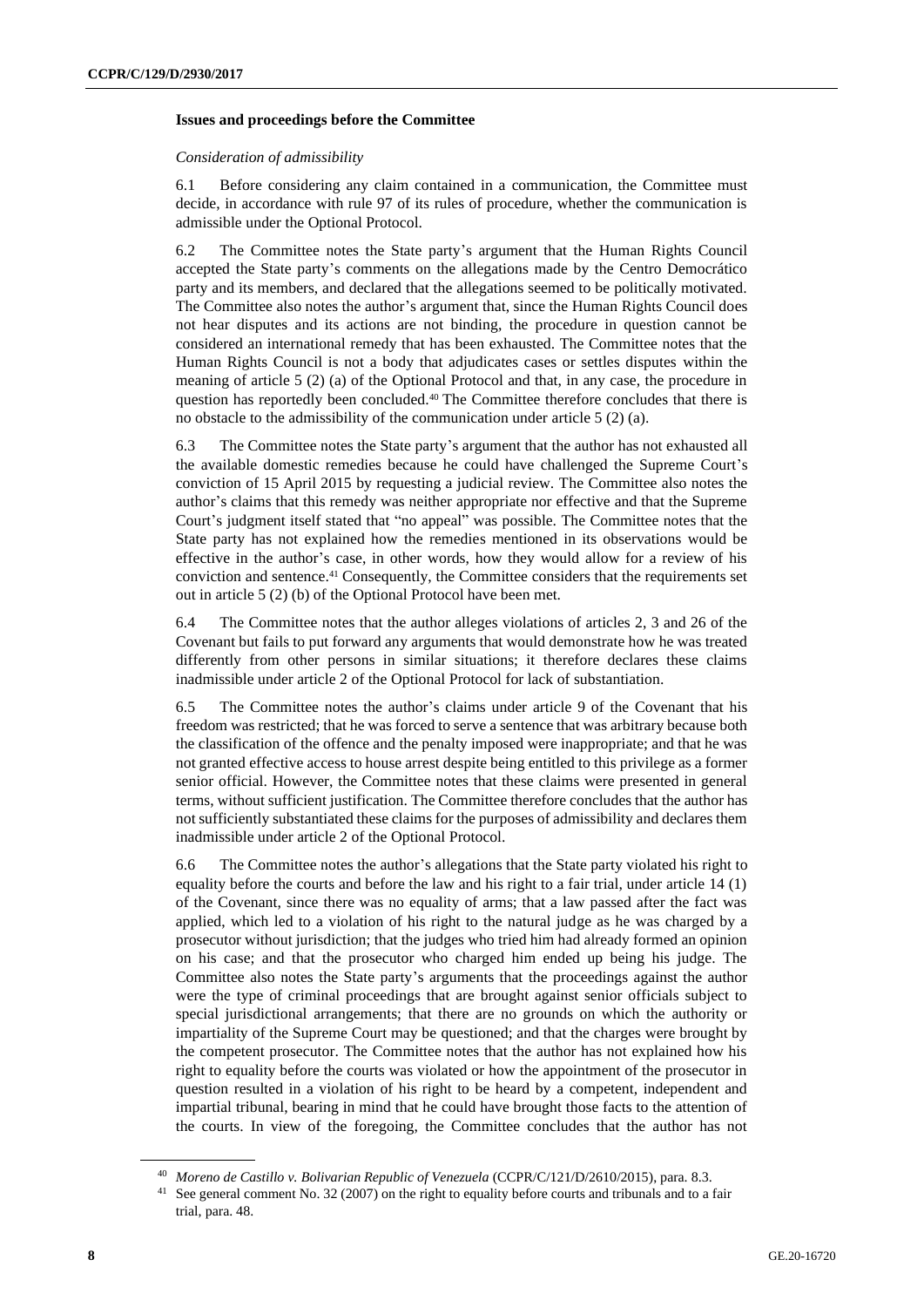sufficiently substantiated these claims for the purposes of admissibility and declares them inadmissible under article 2 of the Optional Protocol.

6.7 The Committee notes the author's claims that his right to be presumed innocent and his right to contest the evidence were violated; that he did not have adequate time and facilities for the preparation of his defence, because the authorities denied him access to evidence; that the Supreme Court did not admit evidence that was essential for his defence; and that he was not tried within a reasonable time. With regard to the author's claims relating to the examination of evidence by the Supreme Court, the Committee recalls its jurisprudence to the effect that it is for the organs of States parties to evaluate the facts and the evidence in each case, or the application of domestic legislation, unless it can be shown that this evaluation or application was clearly arbitrary or amounted to a manifest error or denial of justice.<sup>42</sup> In the present case, the Committee notes that the author has not specified the nature of the evidence that was essential for his defence but was not admitted, or the nature of the evidence to which he was denied access, and it is not possible to deduce this information from the Supreme Court judgment, which is available to the Committee. Accordingly, the Committee concludes that the author has not sufficiently substantiated his claim that his rights under article 14 (2) and (3) (a)–(c) and (e) of the Covenant were violated and declares this part of the communication inadmissible under article 2 of the Optional Protocol.

6.8 The Committee notes the author's claim under article 14 (7) of the Covenant that he was tried twice for the same acts. The Committee notes, however, that from the information provided, it is not possible to conclude that the exoneration of the author by the Counsel General's Office and the administrative penalty subsequently imposed on him by the same authority,<sup>43</sup> within the framework of disciplinary administrative proceedings, were equivalent to an acquittal and a criminal penalty, respectively. The Committee recalls that the guarantee set forth in this provision of the Covenant applies to criminal offences only and not to disciplinary measures that do not amount to a sentence for a criminal offence within the meaning of article 14 of the Covenant.<sup>44</sup> Accordingly, the Committee considers that this claim has not been sufficiently substantiated for the purposes of admissibility and declares it inadmissible under article 2 of the Optional Protocol.

6.9 The Committee considers, however, that the author has sufficiently substantiated his claims under article 14 (5) of the Covenant regarding the fact that he was tried in sole instance and was unable to have his conviction and sentence reviewed. The Committee therefore finds the author's claims under article 14 (5) of the Covenant to be admissible and proceeds to examine them on the merits.

### *Consideration of the merits*

7.1 The Committee has considered the present communication in the light of all the information made available to it by the parties, as required under article 5 (1) of the Optional Protocol.

7.2 The Committee notes the author's claim that the criminal proceedings against him constituted a violation of article 14 (5) of the Covenant, since there was no effective mechanism whereby he could appeal the judgment and request that the conviction and sentence handed down by the Criminal Chamber of the Supreme Court on 15 April 2015 be reviewed by a higher tribunal.

7.3 The Committee also notes the State party's arguments that, firstly, the constitutional case law in force at the time of the trial had authorized the trial of senior officials by the Supreme Court as "the best way to ensure due process" and had justified restricting such persons to a hearing at second instance on the grounds that they were tried by the highest

<sup>42</sup> *Manzano et al. v. Colombia* (CCPR/C/98/D/1616/2007), para. 6.4, and *L.D.L.P. v. Spain* (CCPR/C/102/D/1622/2007), para. 6.3.

<sup>&</sup>lt;sup>43</sup> The administrative penalty was imposed in connection with the case involving Mr. Avendaño. Meanwhile, the judgment handed down in criminal proceedings – in which the author was found guilty of a series of offences of a single type, consisting of giving or offering a bribe – referred to the offers made to both Ms. Medina Padilla and Mr. Avendaño.

<sup>44</sup> General comment No. 32 (2007), para. 57.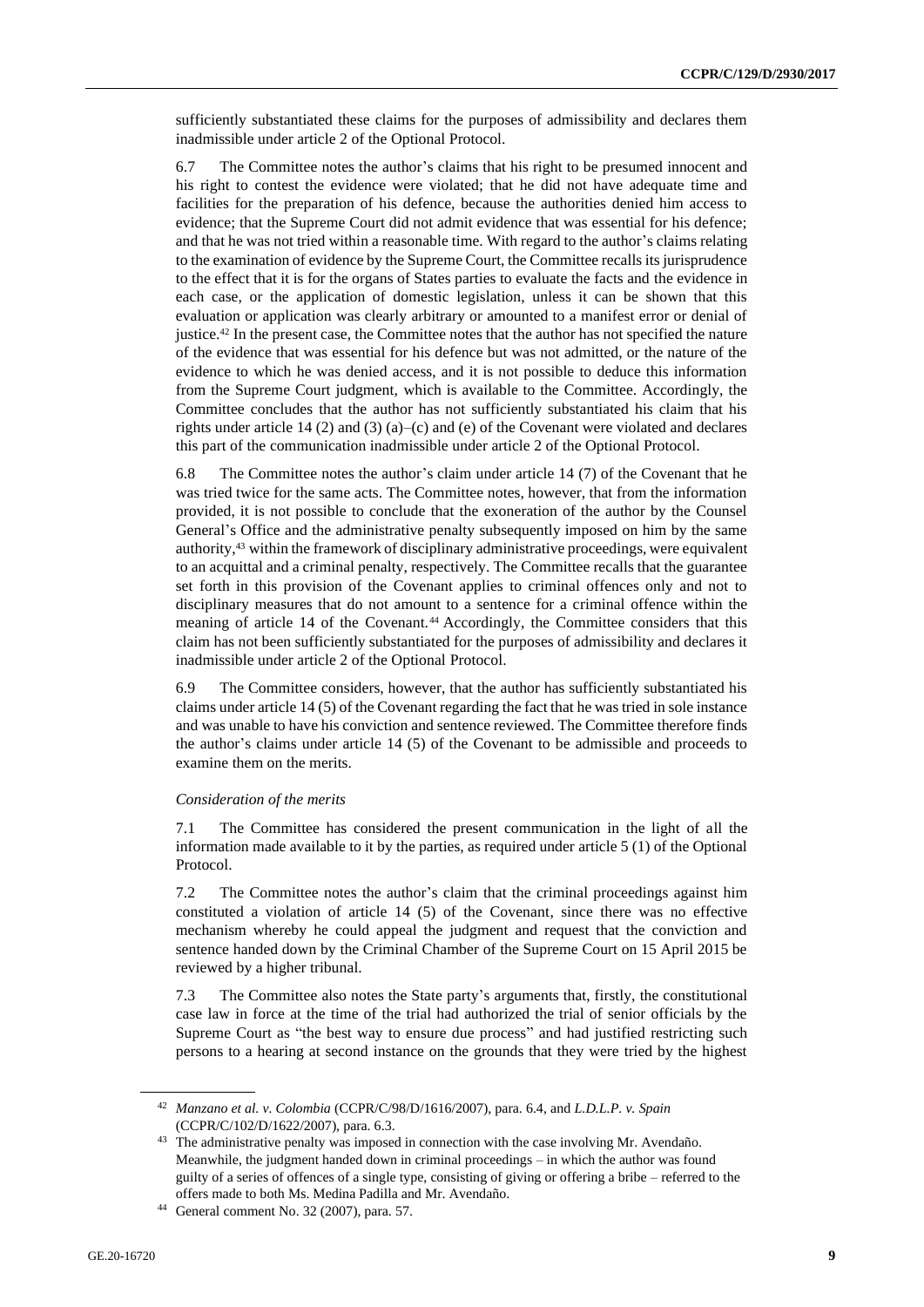court, which was collegiate in nature and offered advantages such as procedural economy and the avoidance of any errors that might be committed by lower judges or courts; and, secondly, that the trial of such persons, as senior officials subject to special jurisdictional arrangements, by the highest criminal court was in itself a way of fully ensuring due process.

7.4 The Committee recalls that article 14 (5) of the Covenant establishes that everyone convicted of a crime has the right to have his or her conviction and sentence reviewed by a higher tribunal according to law. The Committee recalls that the phrase "according to law" is not intended to mean that the very existence of a right to review should be left to the discretion of the States parties. Although a State party's legislation may provide in certain circumstances for the trial of an individual, because of his or her position, by a higher court than would normally be the case, this circumstance alone cannot impair the defendant's right to have his or her conviction and sentence reviewed by a court.<sup>45</sup> The Committee also notes that, although the Constitutional Court urged the Congress to introduce comprehensive legislation establishing the right to challenge all convictions, at the time the Congress did not comply with the Constitutional Court's order. In addition, on 28 April 2016, the Supreme Court emphasized in a press release<sup>46</sup> that the consequence arising from the Constitutional Court's ruling was "unfeasible", since, as the highest ordinary court and a "unifying court" (*órgano de cierre*), it was unable to establish a hierarchically superior authority that would review the judgments of its specialized chambers. Later, on 18 May 2016, the Criminal Cassation Chamber of the Supreme Court declared the author's appeal against his conviction of 15 April 2015 to be inadmissible, based on the arguments set out in the press release. The Committee also takes note of Unifying Judgment SU215/16 of 28 April 2016 of the Constitutional Court, which established that the right to challenge convictions handed down in sole instance would apply only to cases that had been tried on or after 24 April 2016 and resulted in the author's appeal to the Criminal Cassation Chamber of the Supreme Court being found inadmissible, $47$  because his sentence had been handed down before that date, on 15 April 2015. In the present case, the Committee notes that there was no available effective remedy whereby the author could request that his conviction and sentence be reviewed by a higher court. Accordingly, the Committee finds that the State party violated the author's rights under article 14 (5) of the Covenant.<sup>48</sup>

8. The Committee, acting under article 5 (4) of the Optional Protocol to the International Covenant on Civil and Political Rights, is of the view that the facts before it disclose a violation of article 14 (5) of the Covenant.

9. In accordance with article 2 (3) (a) of the Covenant, the State party is under an obligation to provide the author with an effective remedy. This requires that full reparation be made to individuals whose rights have been violated. The State party is under an obligation to provide appropriate compensation to the author and to take all steps necessary to prevent the occurrence of similar violations in the future. In this regard, the Committee notes that on 18 January 2018, through Legislative Act No. 01 of 2018, the legislature amended the Constitution to guarantee the right to a second hearing in criminal cases for senior officials;<sup>49</sup> the Committee considers this measure to be a guarantee of non-repetition.<sup>50</sup>

<sup>45</sup> *Terrón v. Spain* (CCPR/C/82/D/1073/2002), para. 7.4. See also general comment No. 32 (2007), paras. 45–47, and Constitutional Court, Judgment SU146/20, 21 May 2020, available at [www.corteconstitucional.gov.co/relatoria/2020/su146-20.htm.](http://www.corteconstitucional.gov.co/relatoria/2020/su146-20.htm)

<sup>46</sup> See Supreme Court press release No. 08/16.

<sup>47</sup> See Supreme Court, Criminal Cassation Chamber, File No. 39156, Decision, 18 May 2016.

<sup>48</sup> *Arias Leiva v. Colombia* (CCPR/C/123/D/2537/2015), para. 11.4, *I.D.M. v. Colombia* (CCPR/C/123/D/2414/2014), para. 10.4, and *Gómez Vázquez v. Spain* (CCPR/C/69/D/701/1996), para. 11.1.

<sup>&</sup>lt;sup>49</sup> The Vice-President of the Republic; cabinet ministers; the Counsel General; the Ombudsman; members of the Public Legal Service assigned to the Supreme Court, the Council of State and the courts; directors of administrative departments; the Comptroller General of the Republic; ambassadors and heads of diplomatic or consular missions; governors; judges; and generals and admirals of the armed forces.

<sup>50</sup> Legislative Act No. 01 of 2018, available at [www.funcionpublica.gov.co/eva/gestornormativo/norma.php?i=85699.](http://www.funcionpublica.gov.co/eva/gestornormativo/norma.php?i=85699)